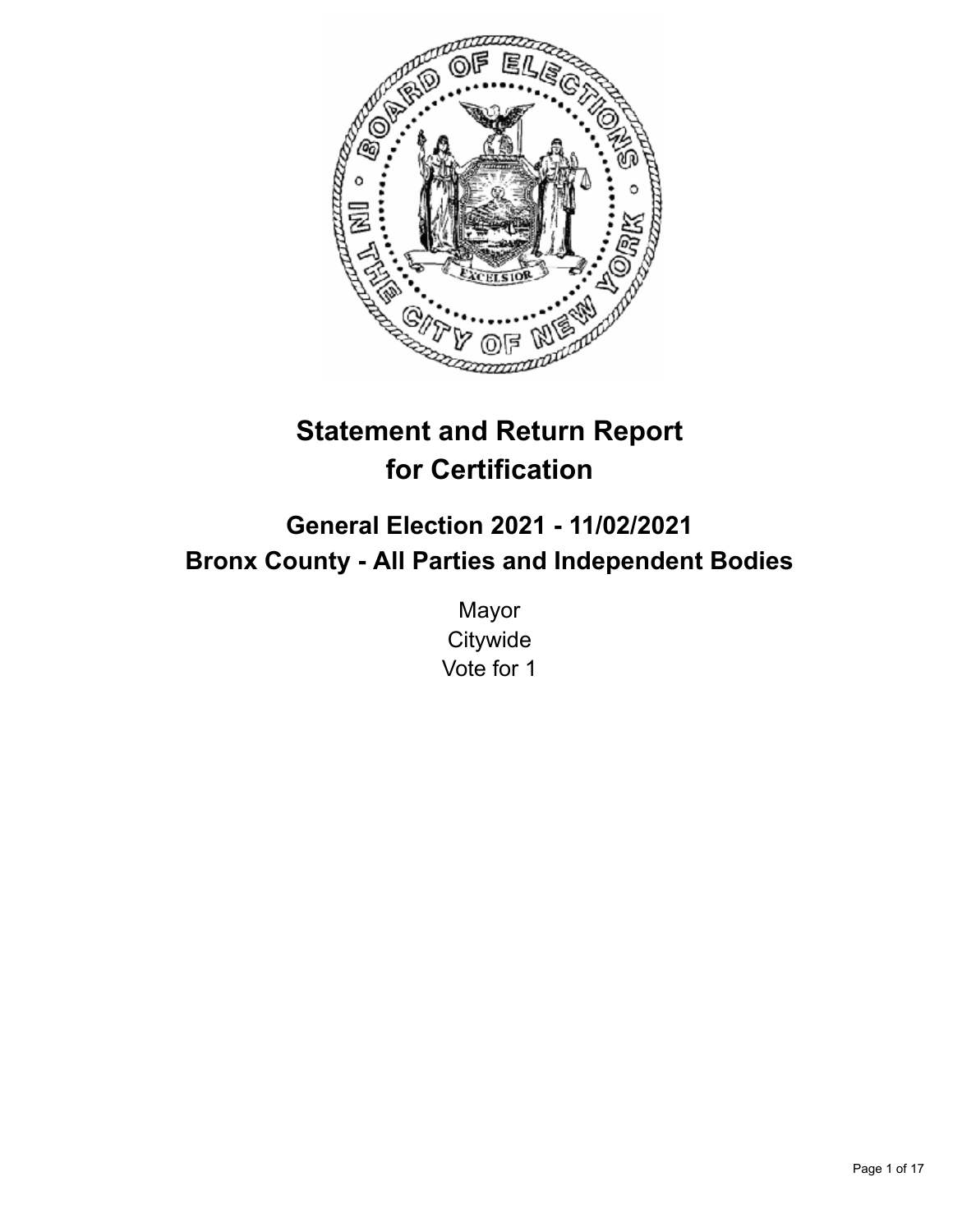

| <b>PUBLIC COUNTER</b>                                    | 9,094          |
|----------------------------------------------------------|----------------|
| <b>MANUALLY COUNTED EMERGENCY</b>                        | 0              |
| <b>ABSENTEE / MILITARY</b>                               | 567            |
| <b>AFFIDAVIT</b>                                         | 68             |
| <b>Total Ballots</b>                                     | 9,729          |
| Less - Inapplicable Federal/Special Presidential Ballots | 0              |
| <b>Total Applicable Ballots</b>                          | 9,729          |
| ERIC L. ADAMS (DEMOCRATIC)                               | 8,199          |
| CURTIS A. SLIWA (REPUBLICAN)                             | 1,031          |
| WILLIAM A. PEPITONE (CONSERVATIVE)                       | 35             |
| CATHERINE ROJAS (SOCIALISM & LIB)                        | 107            |
| STACEY H. PRUSSMAN (LIBERTARIAN)                         | 10             |
| FERNANDO MATEO (SAVE OUR CITY)                           | 36             |
| CURTIS A. SLIWA (INDEPENDENT)                            | 36             |
| RAJA MICHAEL FLORES (HUMANITY UNITED)                    | 11             |
| SKIBOKY STORA (OUT LAWBREAKER)                           | 1              |
| QUANDA S. FRANCIS (EMPOWERMENT)                          | 43             |
| ANDREW YANG (WRITE-IN)                                   | $\mathbf{1}$   |
| ARANINTA WILLIAMS (WRITE-IN)                             | 1              |
| DOUGLAS MATHEWS (WRITE-IN)                               | 1              |
| IASIA ROSS (WRITE-IN)                                    | 1              |
| KIMON KUSTIS (WRITE-IN)                                  | 1              |
| MAYA WILEY (WRITE-IN)                                    | 8              |
| NATHANIEL SIMMONS (WRITE-IN)                             | 1              |
| UNATTRIBUTABLE WRITE-IN (WRITE-IN)                       | $\overline{c}$ |
| WILHELM ANDRUKVON BUKOVINA (WRITE-IN)                    | 1              |
| <b>Total Votes</b>                                       | 9,526          |
| Unrecorded                                               | 203            |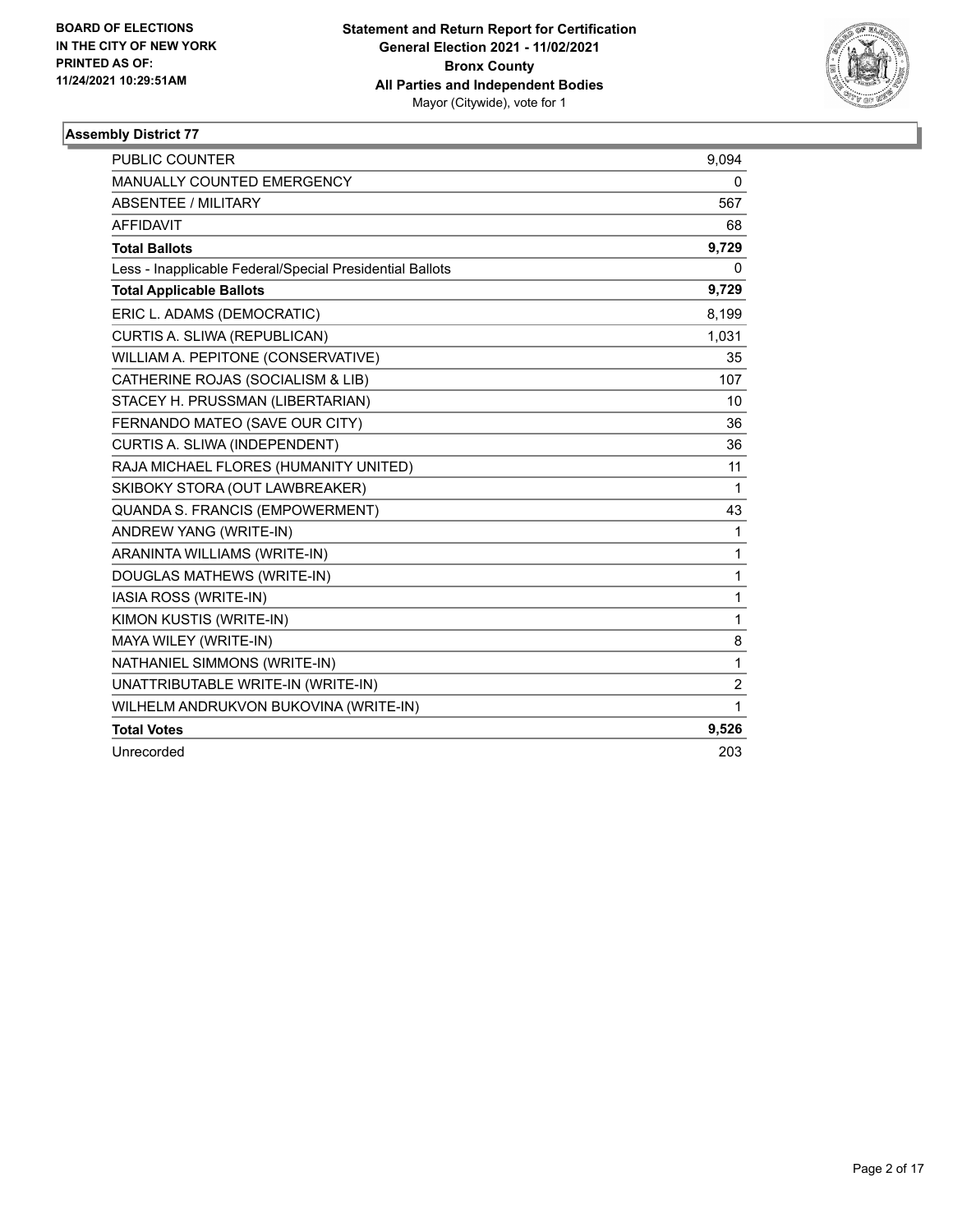

| PUBLIC COUNTER                                           | 6,974                   |
|----------------------------------------------------------|-------------------------|
| MANUALLY COUNTED EMERGENCY                               | 0                       |
| ABSENTEE / MILITARY                                      | 507                     |
| AFFIDAVIT                                                | 63                      |
| <b>Total Ballots</b>                                     | 7,544                   |
| Less - Inapplicable Federal/Special Presidential Ballots | 0                       |
| <b>Total Applicable Ballots</b>                          | 7,544                   |
| ERIC L. ADAMS (DEMOCRATIC)                               | 5,716                   |
| CURTIS A. SLIWA (REPUBLICAN)                             | 1,276                   |
| WILLIAM A. PEPITONE (CONSERVATIVE)                       | 52                      |
| CATHERINE ROJAS (SOCIALISM & LIB)                        | 179                     |
| STACEY H. PRUSSMAN (LIBERTARIAN)                         | 16                      |
| FERNANDO MATEO (SAVE OUR CITY)                           | 29                      |
| CURTIS A. SLIWA (INDEPENDENT)                            | 44                      |
| RAJA MICHAEL FLORES (HUMANITY UNITED)                    | 17                      |
| SKIBOKY STORA (OUT LAWBREAKER)                           | 2                       |
| QUANDA S. FRANCIS (EMPOWERMENT)                          | 39                      |
| AYANA BROWN (WRITE-IN)                                   | 1                       |
| BERNIE SANDERS (WRITE-IN)                                | 1                       |
| DONALD MORRIS ESQUIRE (WRITE-IN)                         | 1                       |
| FRANCISCO A. SPIES (WRITE-IN)                            | 2                       |
| <b>GAYLE BREWER (WRITE-IN)</b>                           | $\overline{\mathbf{c}}$ |
| JUMAANE D WILLIAMS (WRITE-IN)                            | 3                       |
| KATHRYN GARCIA (WRITE-IN)                                | 4                       |
| KPANA KPOTO (WRITE-IN)                                   | 1                       |
| MARK LEVINE (WRITE-IN)                                   | $\mathbf{1}$            |
| MAYA WILEY (WRITE-IN)                                    | 6                       |
| MICHAEL BLOOMBERG (WRITE-IN)                             | 1                       |
| SCOTT DONOVAN (WRITE-IN)                                 | $\mathbf 1$             |
| SCOTT STRINGER (WRITE-IN)                                | 1                       |
| TYREKE ISRAEL (WRITE-IN)                                 | 1                       |
| UNATTRIBUTABLE WRITE-IN (WRITE-IN)                       | 1                       |
| UNCOUNTED WRITE-IN PER STATUTE (WRITE-IN)                | 2                       |
| WENDY DE LA ROSA (WRITE-IN)                              | 1                       |
| <b>Total Votes</b>                                       | 7,400                   |
| Unrecorded                                               | 144                     |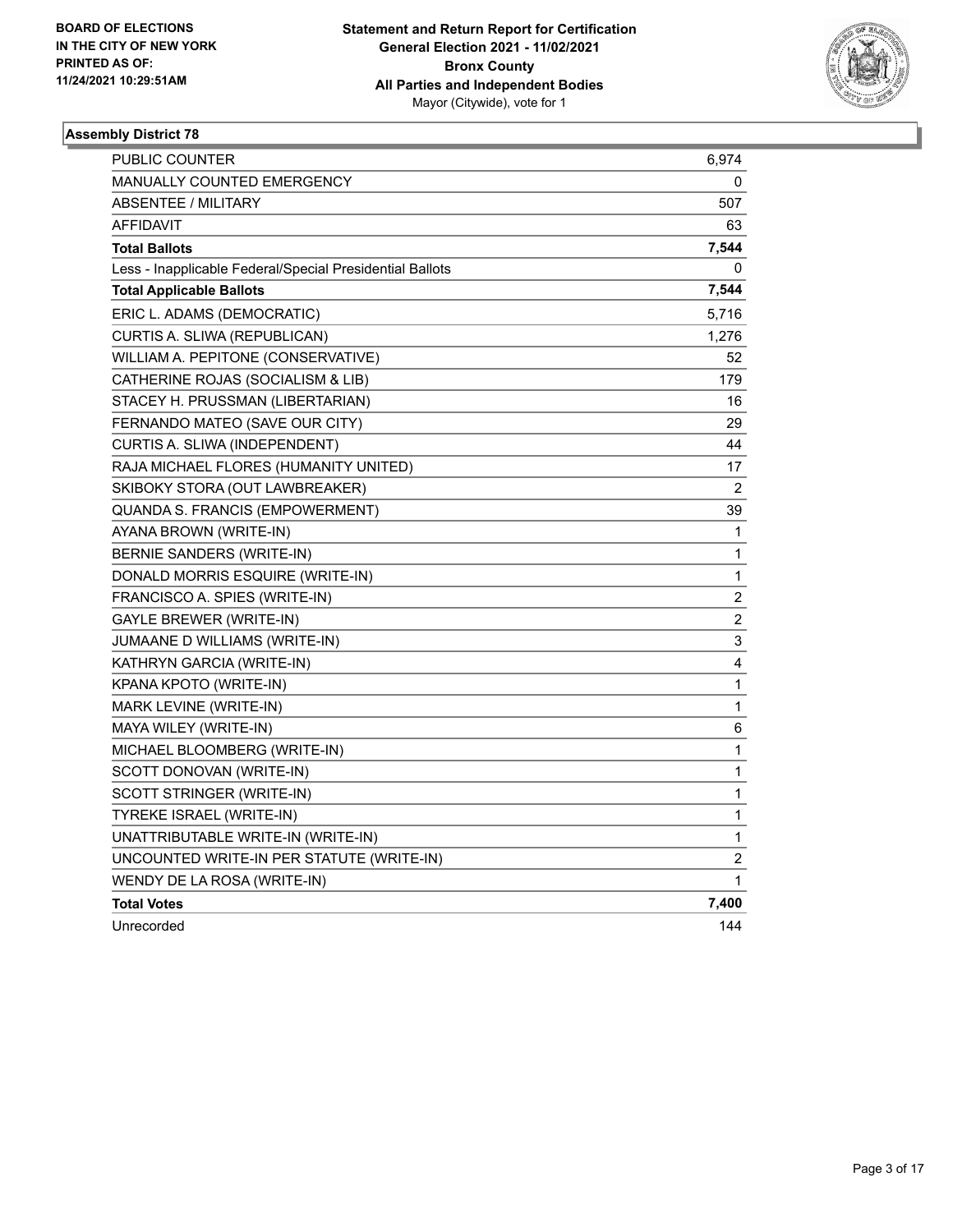

| <b>PUBLIC COUNTER</b>                                    | 10,252         |
|----------------------------------------------------------|----------------|
| MANUALLY COUNTED EMERGENCY                               | 0              |
| <b>ABSENTEE / MILITARY</b>                               | 611            |
| <b>AFFIDAVIT</b>                                         | 49             |
| <b>Total Ballots</b>                                     | 10,912         |
| Less - Inapplicable Federal/Special Presidential Ballots | 0              |
| <b>Total Applicable Ballots</b>                          | 10,912         |
| ERIC L. ADAMS (DEMOCRATIC)                               | 9,204          |
| CURTIS A. SLIWA (REPUBLICAN)                             | 1,138          |
| WILLIAM A. PEPITONE (CONSERVATIVE)                       | 44             |
| CATHERINE ROJAS (SOCIALISM & LIB)                        | 98             |
| STACEY H. PRUSSMAN (LIBERTARIAN)                         | 16             |
| FERNANDO MATEO (SAVE OUR CITY)                           | 40             |
| CURTIS A. SLIWA (INDEPENDENT)                            | 49             |
| RAJA MICHAEL FLORES (HUMANITY UNITED)                    | 16             |
| SKIBOKY STORA (OUT LAWBREAKER)                           | 3              |
| QUANDA S. FRANCIS (EMPOWERMENT)                          | 55             |
| ALDEN FOSTER (WRITE-IN)                                  | 1              |
| CHARLES V WALKER (WRITE-IN)                              | 1              |
| COREY M TUDOR (WRITE-IN)                                 | $\mathbf{1}$   |
| DANNY E OQUENDO (WRITE-IN)                               | 1              |
| <b>ISSAC WRIGHT JR (WRITE-IN)</b>                        | 1              |
| JOSE G CAMACHO (WRITE-IN)                                | 1              |
| JUNIOR MUNOZ (WRITE-IN)                                  | 1              |
| KATHRYN GARCIA (WRITE-IN)                                | $\overline{c}$ |
| MAYA WILEY (WRITE-IN)                                    | 5              |
| MELISSA MARK VIVERITO (WRITE-IN)                         | 1              |
| UNATTRIBUTABLE WRITE-IN (WRITE-IN)                       | 4              |
| WILLIAM GUZMAN JR (WRITE-IN)                             | 1              |
| <b>Total Votes</b>                                       | 10,683         |
| Unrecorded                                               | 229            |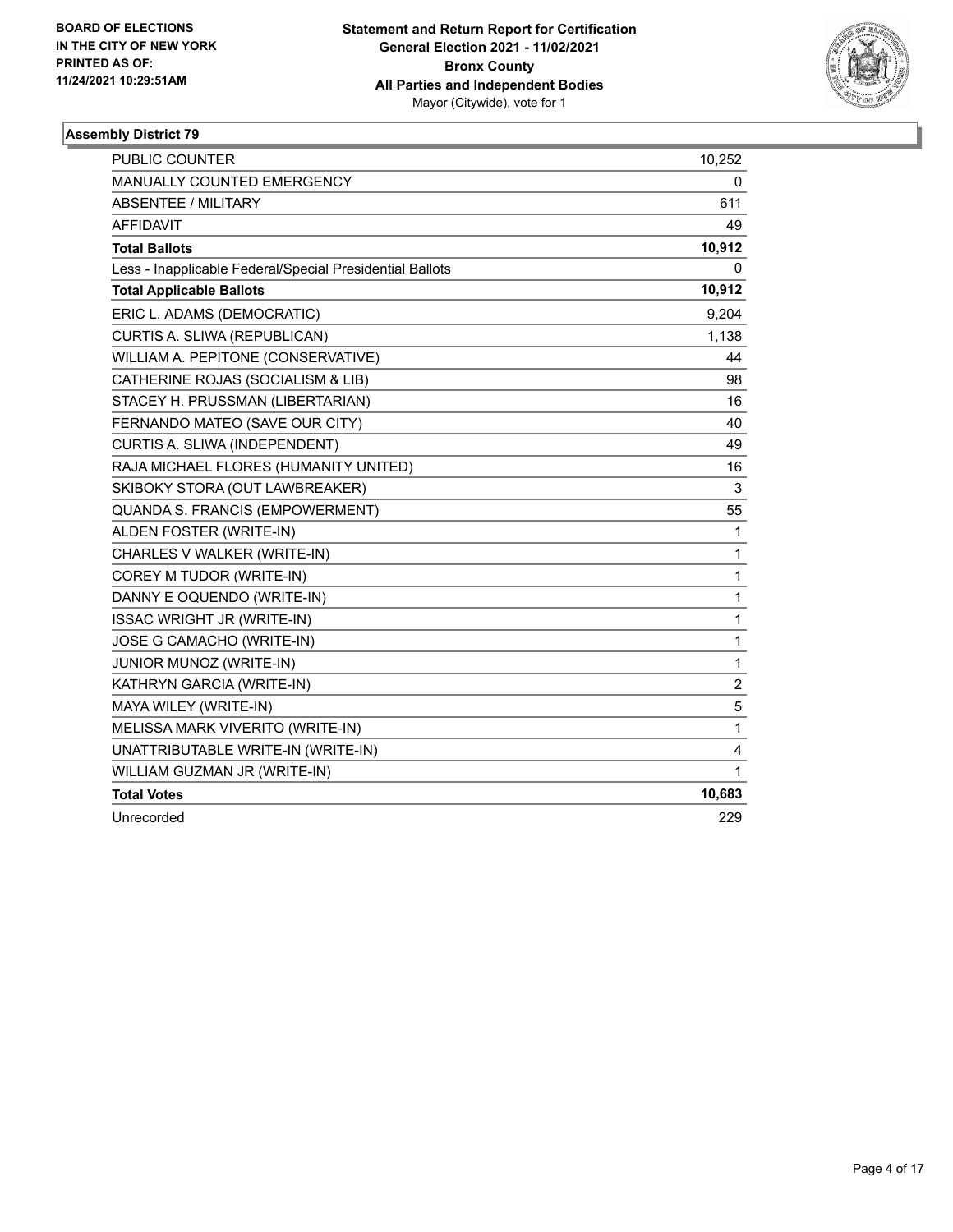

| PUBLIC COUNTER                                           | 10,798         |
|----------------------------------------------------------|----------------|
| MANUALLY COUNTED EMERGENCY                               | 0              |
| ABSENTEE / MILITARY                                      | 777            |
| AFFIDAVIT                                                | 59.            |
| <b>Total Ballots</b>                                     | 11,634         |
| Less - Inapplicable Federal/Special Presidential Ballots | 0              |
| <b>Total Applicable Ballots</b>                          | 11,634         |
| ERIC L. ADAMS (DEMOCRATIC)                               | 7,627          |
| CURTIS A. SLIWA (REPUBLICAN)                             | 3,212          |
| WILLIAM A. PEPITONE (CONSERVATIVE)                       | 106            |
| CATHERINE ROJAS (SOCIALISM & LIB)                        | 185            |
| STACEY H. PRUSSMAN (LIBERTARIAN)                         | 22             |
| FERNANDO MATEO (SAVE OUR CITY)                           | 38             |
| CURTIS A. SLIWA (INDEPENDENT)                            | 133            |
| RAJA MICHAEL FLORES (HUMANITY UNITED)                    | 25             |
| SKIBOKY STORA (OUT LAWBREAKER)                           | 3              |
| QUANDA S. FRANCIS (EMPOWERMENT)                          | 42             |
| ADOLFO ABREU (WRITE-IN)                                  | $\overline{a}$ |
| ANDREW GIULIANI (WRITE-IN)                               | $\mathbf{1}$   |
| ANDREW YANG (WRITE-IN)                                   | 1              |
| ANTHONY BURNES ALVARADO (WRITE-IN)                       | 1              |
| ART CHANG (WRITE-IN)                                     | 3              |
| ASHLEY R WALKER (WRITE-IN)                               | 1              |
| BARBARA TURKEWITZ (WRITE-IN)                             | 1              |
| CATHERINE GARCIA (WRITE-IN)                              | 1              |
| DAVID AGROA (WRITE-IN)                                   | 1              |
| DIANNE MORALES (WRITE-IN)                                | 1              |
| EMILY VASQUEZ (WRITE-IN)                                 | 1              |
| JOHN DELGRASSO (WRITE-IN)                                | 1              |
| JOSEPH VILLA (WRITE-IN)                                  | 1              |
| KATHRYN GARCIA (WRITE-IN)                                | 4              |
| MAYA WILEY (WRITE-IN)                                    | 12             |
| PAUL S ERCOIANO (WRITE-IN)                               | 1              |
| RICHIE SHAKININIGAN (WRITE-IN)                           | 1              |
| SCOTT STRINGER (WRITE-IN)                                | 4              |
| SHABBOS KESTERBAUM (WRITE-IN)                            | 1              |
| UNATTRIBUTABLE WRITE-IN (WRITE-IN)                       | 4              |
| VICTOR HUGO GUITERREZ (WRITE-IN)                         | 1              |
| ZU JIE ZHENG (WRITE-IN)                                  | 1              |
| <b>Total Votes</b>                                       | 11,438         |
| Unrecorded                                               | 196            |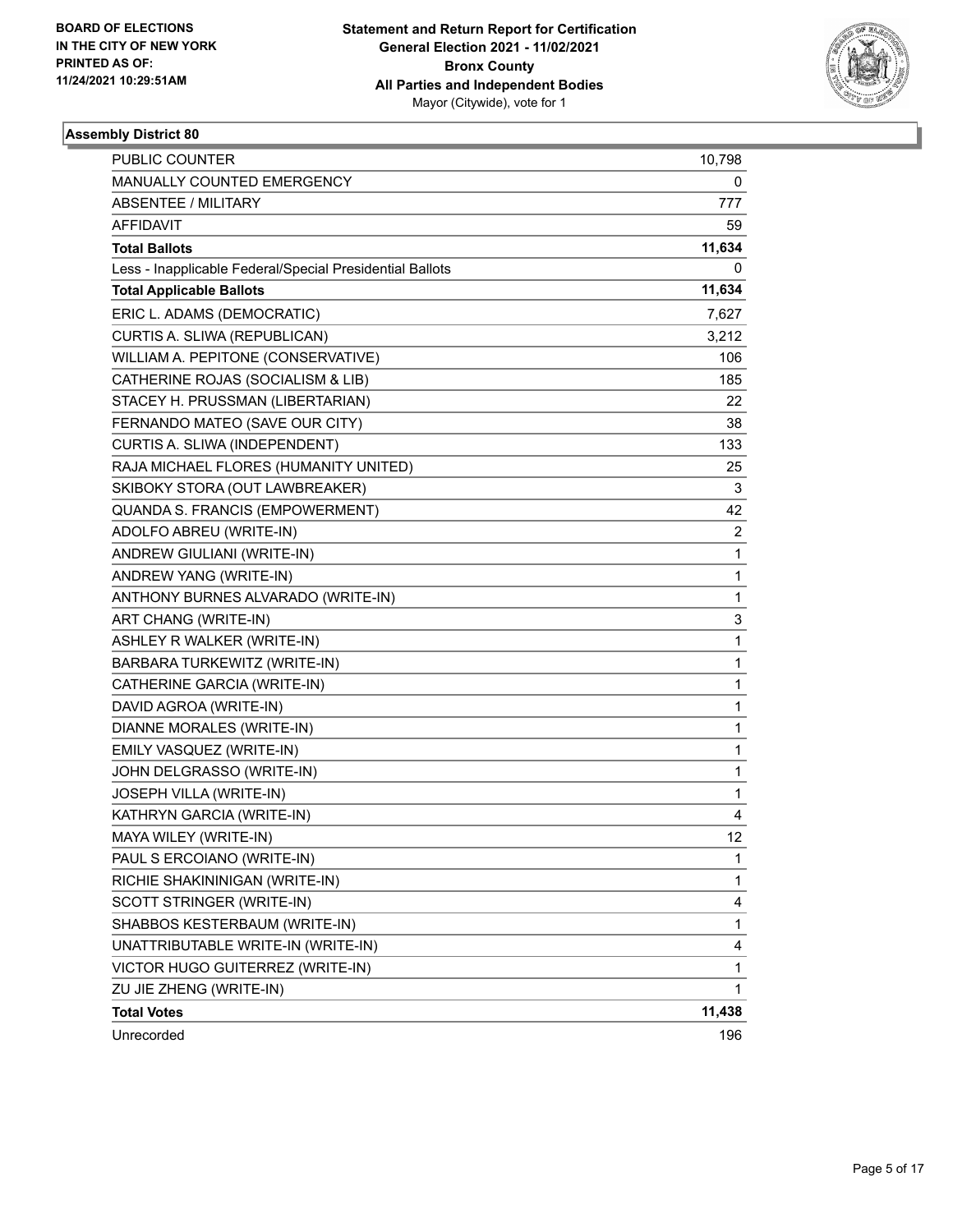

| PUBLIC COUNTER                                           | 16,245                  |
|----------------------------------------------------------|-------------------------|
| MANUALLY COUNTED EMERGENCY                               | 0                       |
| <b>ABSENTEE / MILITARY</b>                               | 2,237                   |
| AFFIDAVIT                                                | 97                      |
| <b>Total Ballots</b>                                     | 18,579                  |
| Less - Inapplicable Federal/Special Presidential Ballots | 0                       |
| <b>Total Applicable Ballots</b>                          | 18,579                  |
| ERIC L. ADAMS (DEMOCRATIC)                               | 12,543                  |
| CURTIS A. SLIWA (REPUBLICAN)                             | 4,455                   |
| WILLIAM A. PEPITONE (CONSERVATIVE)                       | 186                     |
| CATHERINE ROJAS (SOCIALISM & LIB)                        | 481                     |
| STACEY H. PRUSSMAN (LIBERTARIAN)                         | 57                      |
| FERNANDO MATEO (SAVE OUR CITY)                           | 36                      |
| CURTIS A. SLIWA (INDEPENDENT)                            | 247                     |
| RAJA MICHAEL FLORES (HUMANITY UNITED)                    | 48                      |
| SKIBOKY STORA (OUT LAWBREAKER)                           | 3                       |
| QUANDA S. FRANCIS (EMPOWERMENT)                          | 62                      |
| AARON GHITELMAN (WRITE-IN)                               | 1                       |
| AJA WORRELL (WRITE-IN)                                   | $\overline{\mathbf{c}}$ |
| ALICIA PERRE-DOWD (WRITE-IN)                             | $\mathbf{1}$            |
| ALICIA ROSEMAN (WRITE-IN)                                | $\mathbf{1}$            |
| AMANDA BRADY (WRITE-IN)                                  | $\mathbf{1}$            |
| ANA GONZALEZ (WRITE-IN)                                  | $\mathbf{1}$            |
| ANA M BERLANGA (WRITE-IN)                                | 1                       |
| ANDREW CUOMO (WRITE-IN)                                  | $\mathbf{1}$            |
| ANDREW YANG (WRITE-IN)                                   | 3                       |
| ART CHANG (WRITE-IN)                                     | $\mathbf{1}$            |
| BRENNA FITZGERALD (WRITE-IN)                             | $\mathbf{1}$            |
| BRENT S SCHNEIDER (WRITE-IN)                             | $\overline{c}$          |
| CARL LAFONG (WRITE-IN)                                   | $\mathbf{1}$            |
| CHRIS WACKER (WRITE-IN)                                  | $\mathbf{1}$            |
| DENNIS F. SULLIVAN (WRITE-IN)                            | $\mathbf{1}$            |
| DONALD J. TRUMP (WRITE-IN)                               | 1                       |
| ELIZABETH O'HAGAN (WRITE-IN)                             | 1                       |
| HILLARY D RODHAM CLINTON (WRITE-IN)                      | $\mathbf{1}$            |
| INDIA WALTON (WRITE-IN)                                  | 1                       |
| JACK MARTH (WRITE-IN)                                    | 1                       |
| JAMES JEFFRIES (WRITE-IN)                                | $\mathbf{1}$            |
| JAMES ROBINSON (WRITE-IN)                                | 1                       |
| JEFFREY DINOWITZ (WRITE-IN)                              | $\mathbf{1}$            |
| <b>JESSICA HALLER (WRITE-IN)</b>                         | $\mathbf{1}$            |
| JOHANNA ABAD (WRITE-IN)                                  | 1                       |
| JOHN MCGUIRE (WRITE-IN)                                  | $\mathbf{1}$            |
| JOSHUA B. ISAACSON (WRITE-IN)                            | $\mathbf{1}$            |
| JUSTIN AVERY (WRITE-IN)                                  | 1                       |
| KATHRYN GARCIA (WRITE-IN)                                | 31                      |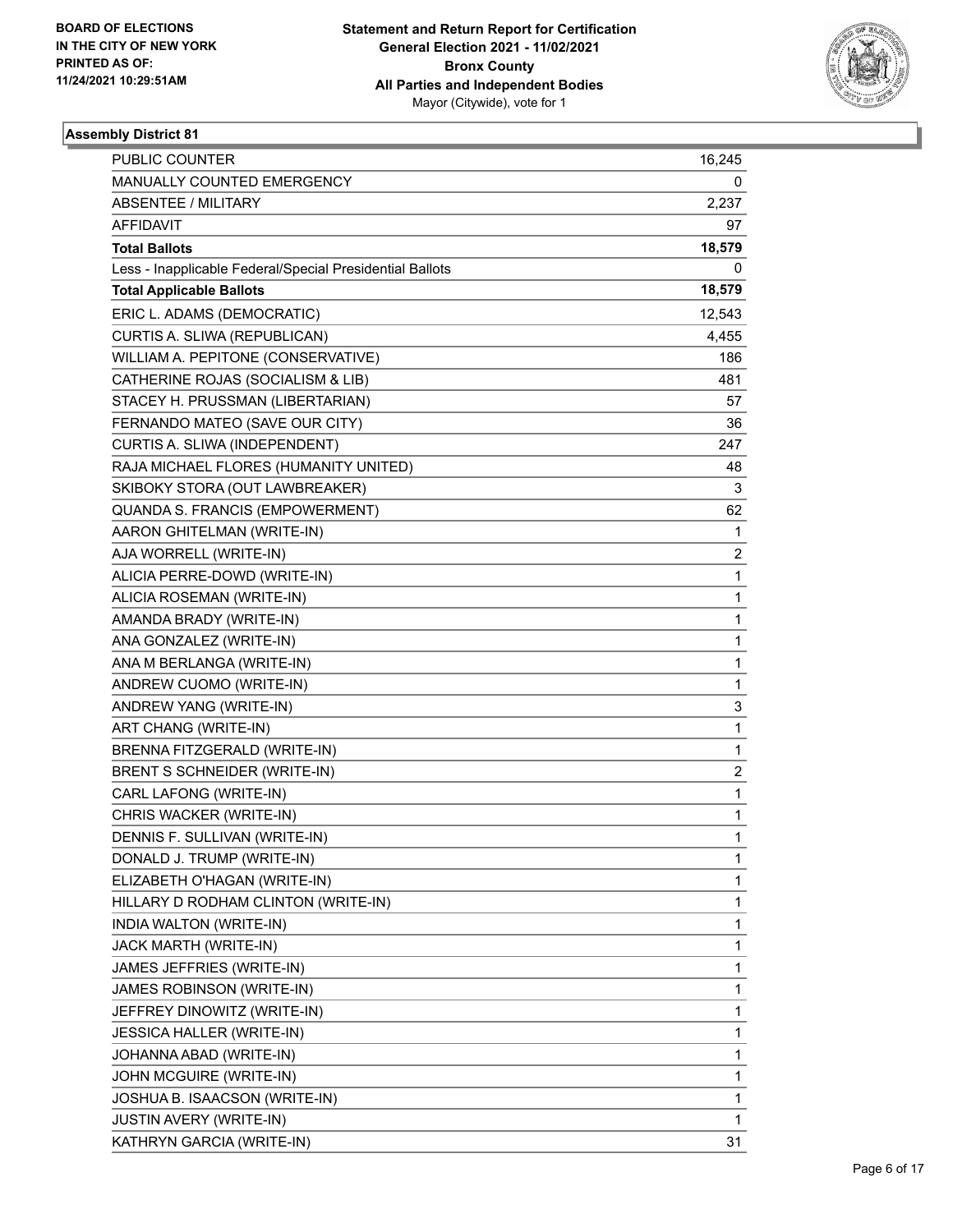

| LETICIA JAMES (WRITE-IN)           |                |
|------------------------------------|----------------|
| MARTHA STARK (WRITE-IN)            |                |
| MAYA WILEY (WRITE-IN)              | 19             |
| MYRON YOLKOT (WRITE-IN)            |                |
| OLLIE JOYCE (WRITE-IN)             |                |
| PATRICIA LIBUILD (WRITE-IN)        |                |
| PETER KOHLMANN (WRITE-IN)          |                |
| RUBEN DIAZ JR. (WRITE-IN)          | $\overline{2}$ |
| RUSSELL J KANEY (WRITE-IN)         |                |
| SCOTT STRINGER (WRITE-IN)          | $\overline{2}$ |
| SHAUN DONOVAN (WRITE-IN)           | 2              |
| SUE ELLEN DODELL (WRITE-IN)        | 3              |
| UNATTRIBUTABLE WRITE-IN (WRITE-IN) | 19             |
| <b>Total Votes</b>                 | 18,235         |
| Unrecorded                         | 344            |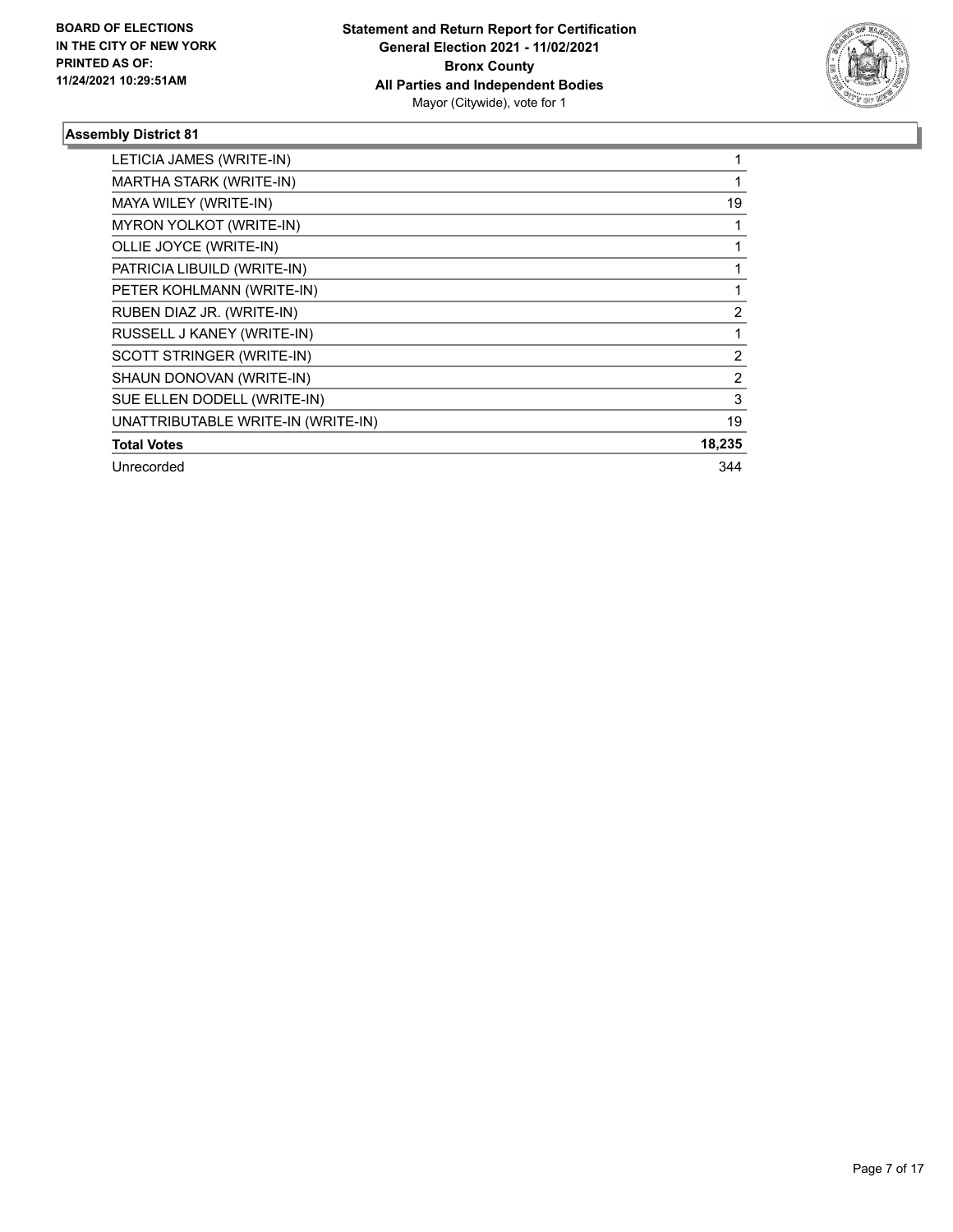

| <b>PUBLIC COUNTER</b>                                    | 19,375                  |
|----------------------------------------------------------|-------------------------|
| MANUALLY COUNTED EMERGENCY                               | 0                       |
| <b>ABSENTEE / MILITARY</b>                               | 1,323                   |
| AFFIDAVIT                                                | 101                     |
| <b>Total Ballots</b>                                     | 20,799                  |
| Less - Inapplicable Federal/Special Presidential Ballots | 0                       |
| <b>Total Applicable Ballots</b>                          | 20,799                  |
| ERIC L. ADAMS (DEMOCRATIC)                               | 12,085                  |
| CURTIS A. SLIWA (REPUBLICAN)                             | 7,407                   |
| WILLIAM A. PEPITONE (CONSERVATIVE)                       | 226                     |
| CATHERINE ROJAS (SOCIALISM & LIB)                        | 248                     |
| STACEY H. PRUSSMAN (LIBERTARIAN)                         | 53                      |
| FERNANDO MATEO (SAVE OUR CITY)                           | 44                      |
| CURTIS A. SLIWA (INDEPENDENT)                            | 286                     |
| RAJA MICHAEL FLORES (HUMANITY UNITED)                    | 25                      |
| SKIBOKY STORA (OUT LAWBREAKER)                           | 7                       |
| QUANDA S. FRANCIS (EMPOWERMENT)                          | 59                      |
| ANDREW YANG (WRITE-IN)                                   | 3                       |
| CHRISTINE GARCIA (WRITE-IN)                              | 1                       |
| EARL SMITH (WRITE-IN)                                    | 1                       |
| FABIAN RUIZ (WRITE-IN)                                   | 1                       |
| FRANK MASANTRY (WRITE-IN)                                | 1                       |
| <b>GENEVIEVE LYNN THOMAS (WRITE-IN)</b>                  | 1                       |
| IRA STOLNICK (WRITE-IN)                                  | 1                       |
| JUMAANE D WILLIAMS (WRITE-IN)                            | 1                       |
| KATHRYN GARCIA (WRITE-IN)                                | 13                      |
| KYLE CHRISTOPHER WILLIAMS (WRITE-IN)                     | 1                       |
| MAYA WILEY (WRITE-IN)                                    | 8                       |
| MICHAEL SCARANTINO (WRITE-IN)                            | 1                       |
| RAYMOND TINDAL (WRITE-IN)                                | 1                       |
| RUBEN DIAZ JR. (WRITE-IN)                                | 1                       |
| SCOTT STRINGER (WRITE-IN)                                | 1                       |
| STANLEY K. SCHLEIN (WRITE-IN)                            | 1                       |
| THOMAS DOWNS (WRITE-IN)                                  | $\overline{\mathbf{c}}$ |
| UNATTRIBUTABLE WRITE-IN (WRITE-IN)                       | $\overline{7}$          |
| VICTORIA CHANDLER (WRITE-IN)                             | 1                       |
| <b>Total Votes</b>                                       | 20,487                  |
| Unrecorded                                               | 312                     |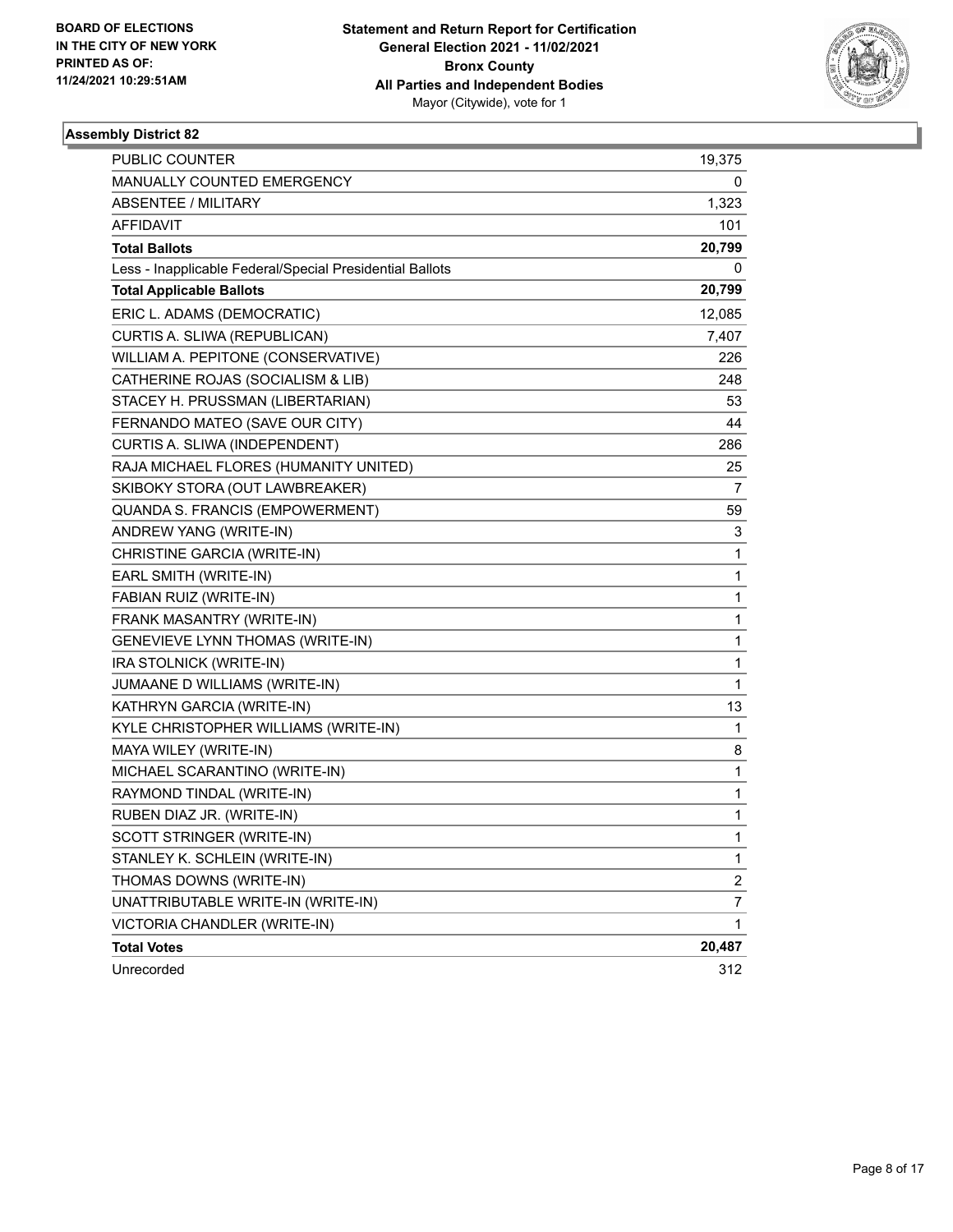

| PUBLIC COUNTER                                           | 12,760         |
|----------------------------------------------------------|----------------|
| MANUALLY COUNTED EMERGENCY                               | 0              |
| <b>ABSENTEE / MILITARY</b>                               | 759            |
| <b>AFFIDAVIT</b>                                         | 68             |
| <b>Total Ballots</b>                                     | 13,587         |
| Less - Inapplicable Federal/Special Presidential Ballots | 0              |
| <b>Total Applicable Ballots</b>                          | 13,587         |
| ERIC L. ADAMS (DEMOCRATIC)                               | 12,210         |
| CURTIS A. SLIWA (REPUBLICAN)                             | 916            |
| WILLIAM A. PEPITONE (CONSERVATIVE)                       | 56             |
| CATHERINE ROJAS (SOCIALISM & LIB)                        | 100            |
| STACEY H. PRUSSMAN (LIBERTARIAN)                         | 20             |
| FERNANDO MATEO (SAVE OUR CITY)                           | 13             |
| CURTIS A. SLIWA (INDEPENDENT)                            | 58             |
| RAJA MICHAEL FLORES (HUMANITY UNITED)                    | 10             |
| SKIBOKY STORA (OUT LAWBREAKER)                           | $\overline{c}$ |
| QUANDA S. FRANCIS (EMPOWERMENT)                          | 39             |
| ANDREW YANG (WRITE-IN)                                   | $\mathbf{1}$   |
| ANTHONY T GIBSON (WRITE-IN)                              | $\mathbf{1}$   |
| ANTHONY WEINER (WRITE-IN)                                | $\mathbf{1}$   |
| <b>BRANDON RITCHIE (WRITE-IN)</b>                        | $\mathbf{1}$   |
| DALE BENJAMIN DRAKEFORD (WRITE-IN)                       | 1              |
| DIANNE MORALES (WRITE-IN)                                | $\mathbf{1}$   |
| MAKEDA WINFIELD (WRITE-IN)                               | $\mathbf{1}$   |
| MAYA WILEY (WRITE-IN)                                    | 4              |
| MICHAEL BLOOMBERG (WRITE-IN)                             | $\mathbf{1}$   |
| NASIR MUHAMMAD (WRITE-IN)                                | $\mathbf{1}$   |
| PAPERBOY PRINCE (WRITE-IN)                               | $\mathbf{1}$   |
| RAVEN BROWN (WRITE-IN)                                   | $\mathbf{1}$   |
| SCOTT STRINGER (WRITE-IN)                                | 1              |
| <b>Total Votes</b>                                       | 13,440         |
| Unrecorded                                               | 147            |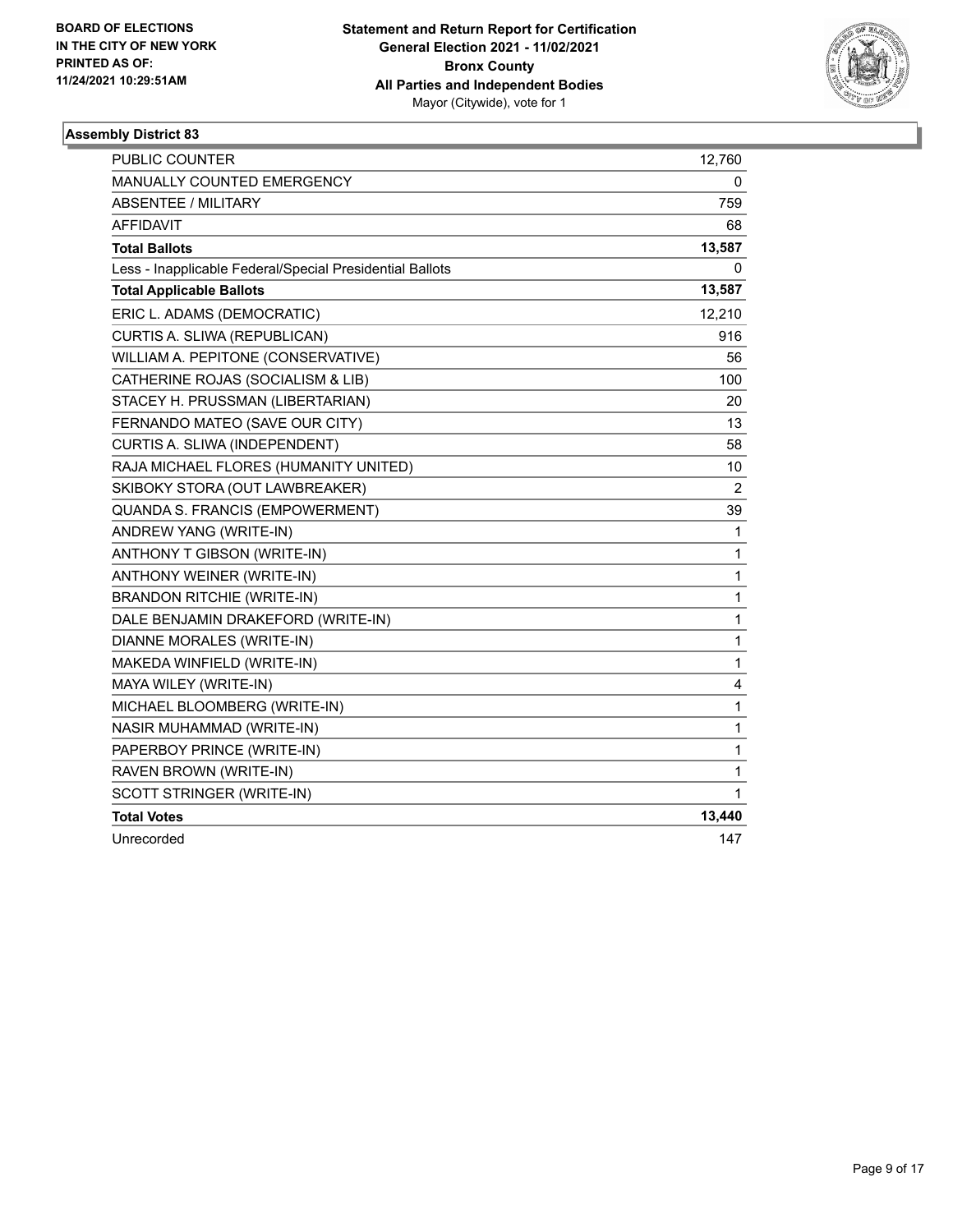

| <b>PUBLIC COUNTER</b>                                    | 8,679                   |
|----------------------------------------------------------|-------------------------|
| <b>MANUALLY COUNTED EMERGENCY</b>                        | 0                       |
| <b>ABSENTEE / MILITARY</b>                               | 400                     |
| <b>AFFIDAVIT</b>                                         | 56                      |
| <b>Total Ballots</b>                                     | 9,135                   |
| Less - Inapplicable Federal/Special Presidential Ballots | 0                       |
| <b>Total Applicable Ballots</b>                          | 9,135                   |
| ERIC L. ADAMS (DEMOCRATIC)                               | 7,312                   |
| CURTIS A. SLIWA (REPUBLICAN)                             | 1,252                   |
| WILLIAM A. PEPITONE (CONSERVATIVE)                       | 47                      |
| CATHERINE ROJAS (SOCIALISM & LIB)                        | 138                     |
| STACEY H. PRUSSMAN (LIBERTARIAN)                         | 22                      |
| FERNANDO MATEO (SAVE OUR CITY)                           | 28                      |
| CURTIS A. SLIWA (INDEPENDENT)                            | 54                      |
| RAJA MICHAEL FLORES (HUMANITY UNITED)                    | 16                      |
| SKIBOKY STORA (OUT LAWBREAKER)                           | 2                       |
| QUANDA S. FRANCIS (EMPOWERMENT)                          | 38                      |
| ALEJANDRO JIMMY BROWN (WRITE-IN)                         | $\mathbf{1}$            |
| ANDREW YANG (WRITE-IN)                                   | $\overline{\mathbf{c}}$ |
| ARNOLD MANSDORF (WRITE-IN)                               | $\mathbf{1}$            |
| BERNIE SANDERS (WRITE-IN)                                | $\mathbf{1}$            |
| <b>EMARITA TORRES (WRITE-IN)</b>                         | $\mathbf{1}$            |
| JULIO MARTINEZ II (WRITE-IN)                             | $\mathbf{1}$            |
| KATHRYN GARCIA (WRITE-IN)                                | $\overline{c}$          |
| MARK ELLIOTT (WRITE-IN)                                  | $\mathbf{1}$            |
| MAYA WILEY (WRITE-IN)                                    | $\overline{7}$          |
| SAMELYS LOPEZ (WRITE-IN)                                 | $\overline{c}$          |
| SHIMRON GALLIMORE (WRITE-IN)                             | $\mathbf{1}$            |
| STEVE LEWIS (WRITE-IN)                                   | $\mathbf{1}$            |
| STEVEN KERLEW (WRITE-IN)                                 | 1                       |
| UNATTRIBUTABLE WRITE-IN (WRITE-IN)                       | $\overline{2}$          |
| <b>Total Votes</b>                                       | 8,933                   |
| Unrecorded                                               | 202                     |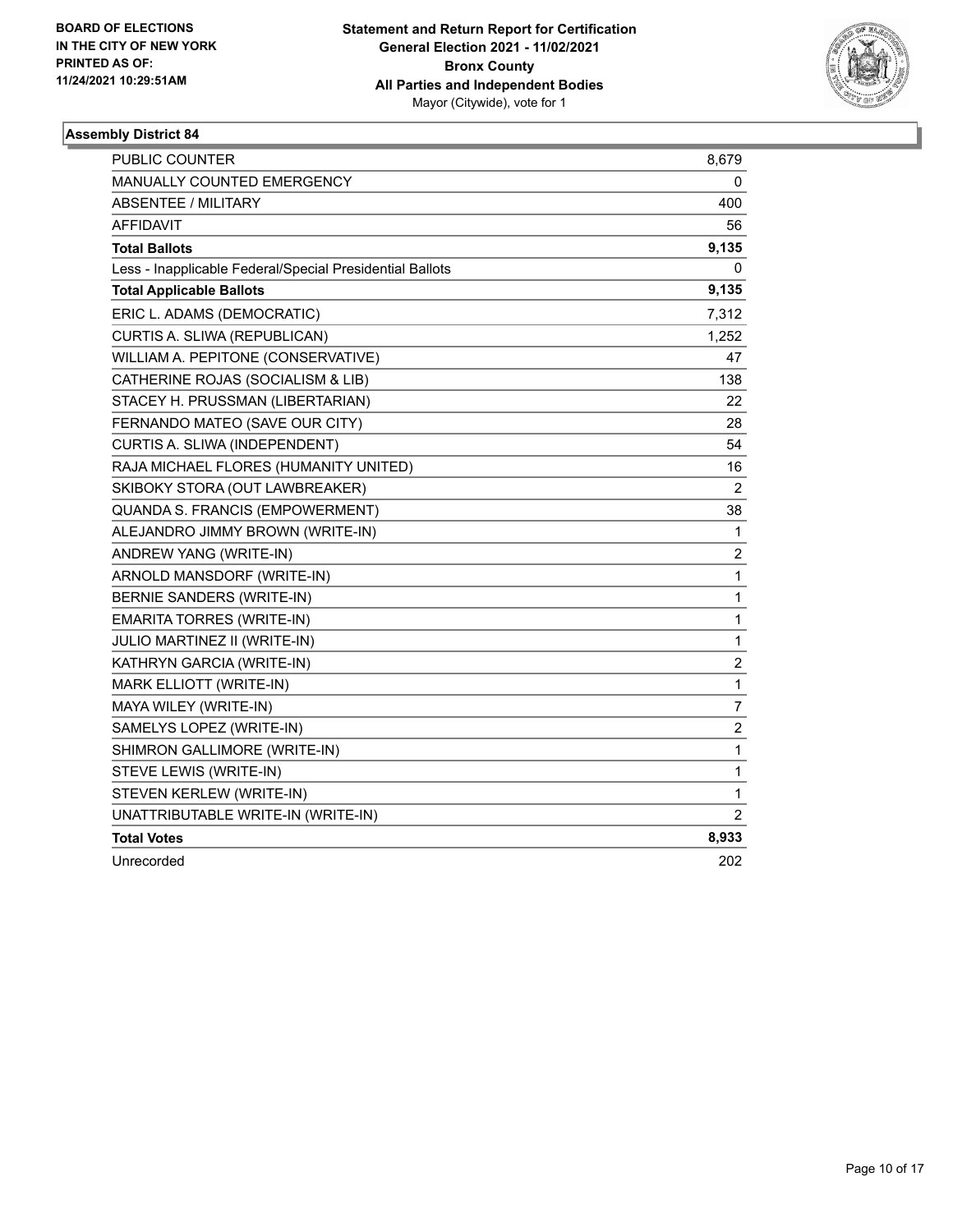

| <b>PUBLIC COUNTER</b>                                    | 8,893          |
|----------------------------------------------------------|----------------|
| MANUALLY COUNTED EMERGENCY                               | 0              |
| <b>ABSENTEE / MILITARY</b>                               | 520            |
| <b>AFFIDAVIT</b>                                         | 48             |
| <b>Total Ballots</b>                                     | 9,461          |
| Less - Inapplicable Federal/Special Presidential Ballots | 0              |
| <b>Total Applicable Ballots</b>                          | 9,461          |
| ERIC L. ADAMS (DEMOCRATIC)                               | 7,516          |
| CURTIS A. SLIWA (REPUBLICAN)                             | 1,408          |
| WILLIAM A. PEPITONE (CONSERVATIVE)                       | 49             |
| CATHERINE ROJAS (SOCIALISM & LIB)                        | 111            |
| STACEY H. PRUSSMAN (LIBERTARIAN)                         | 14             |
| FERNANDO MATEO (SAVE OUR CITY)                           | 31             |
| CURTIS A. SLIWA (INDEPENDENT)                            | 65             |
| RAJA MICHAEL FLORES (HUMANITY UNITED)                    | 12             |
| SKIBOKY STORA (OUT LAWBREAKER)                           | 1              |
| QUANDA S. FRANCIS (EMPOWERMENT)                          | 30             |
| DIANE MORALES (WRITE-IN)                                 | 1              |
| JUMAANE D WILLIAMS (WRITE-IN)                            | 1              |
| KATHRYN GARCIA (WRITE-IN)                                | 2              |
| KENNETH HOLT (WRITE-IN)                                  | 1              |
| KESHON BEDIAKO (WRITE-IN)                                | 1              |
| MAYA WILEY (WRITE-IN)                                    | $\overline{2}$ |
| MICHELLE MARTIN (WRITE-IN)                               | 1              |
| SISTER E JONES BEY (WRITE-IN)                            | 1              |
| TORRENCE ROBINSON (WRITE-IN)                             | $\mathbf{1}$   |
| UNATTRIBUTABLE WRITE-IN (WRITE-IN)                       | $\overline{2}$ |
| WALLACE JEAN (WRITE-IN)                                  | 1              |
| <b>Total Votes</b>                                       | 9,251          |
| Unrecorded                                               | 210            |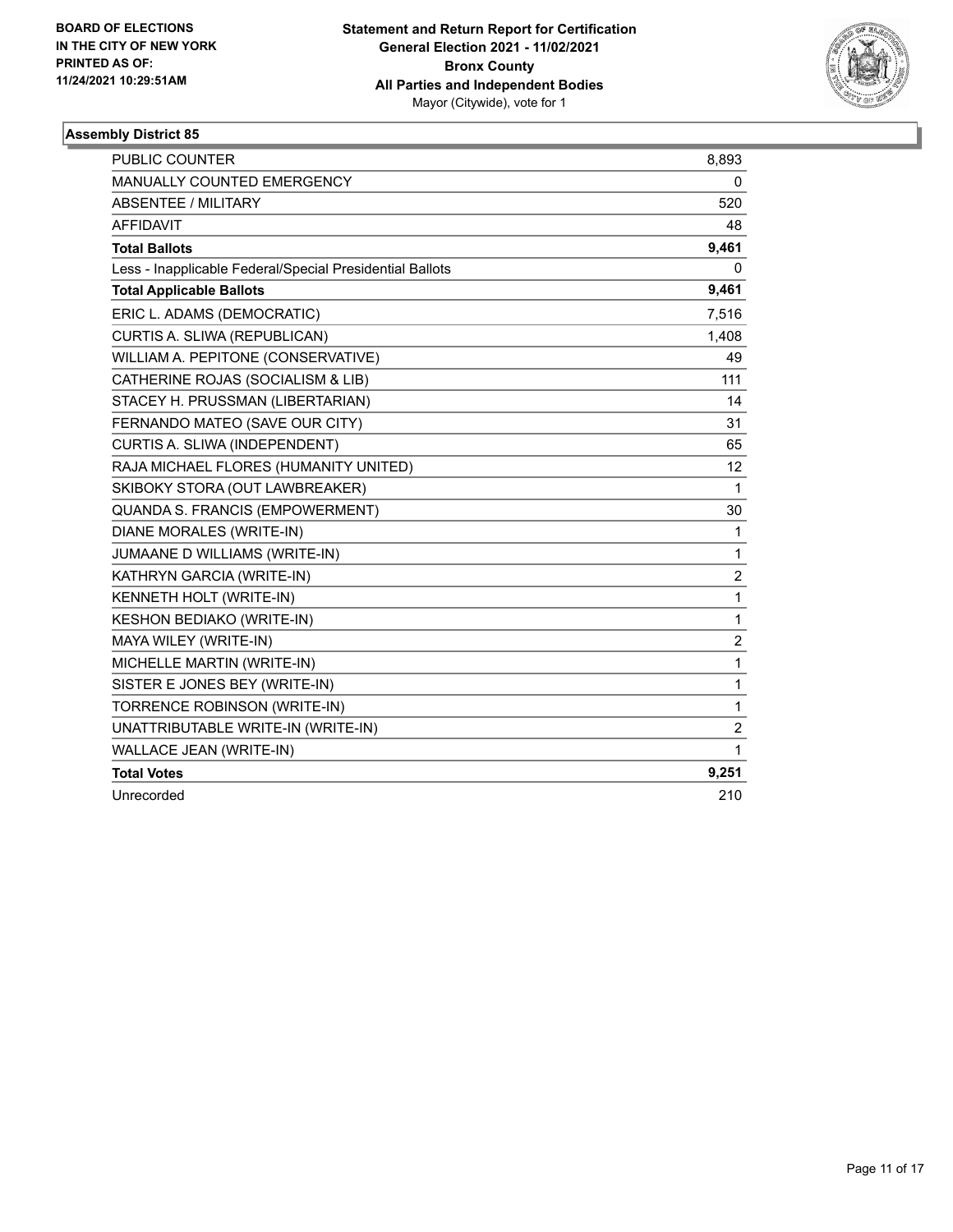

| <b>PUBLIC COUNTER</b>                                    | 7,453 |
|----------------------------------------------------------|-------|
| MANUALLY COUNTED EMERGENCY                               | 0     |
| <b>ABSENTEE / MILITARY</b>                               | 552   |
| <b>AFFIDAVIT</b>                                         | 40    |
| <b>Total Ballots</b>                                     | 8,045 |
| Less - Inapplicable Federal/Special Presidential Ballots | 0     |
| <b>Total Applicable Ballots</b>                          | 8,045 |
| ERIC L. ADAMS (DEMOCRATIC)                               | 6,231 |
| CURTIS A. SLIWA (REPUBLICAN)                             | 1,065 |
| WILLIAM A. PEPITONE (CONSERVATIVE)                       | 24    |
| CATHERINE ROJAS (SOCIALISM & LIB)                        | 90    |
| STACEY H. PRUSSMAN (LIBERTARIAN)                         | 15    |
| FERNANDO MATEO (SAVE OUR CITY)                           | 36    |
| CURTIS A. SLIWA (INDEPENDENT)                            | 33    |
| RAJA MICHAEL FLORES (HUMANITY UNITED)                    | 14    |
| SKIBOKY STORA (OUT LAWBREAKER)                           | 2     |
| QUANDA S. FRANCIS (EMPOWERMENT)                          | 29    |
| <b>BARACK OBAMA (WRITE-IN)</b>                           | 1     |
| BRANDON ALIZE FRANKLIN (WRITE-IN)                        | 1     |
| SCOTT STRINGER (WRITE-IN)                                | 1     |
| UNATTRIBUTABLE WRITE-IN (WRITE-IN)                       | 5     |
| <b>Total Votes</b>                                       | 7,547 |
| Unrecorded                                               | 498   |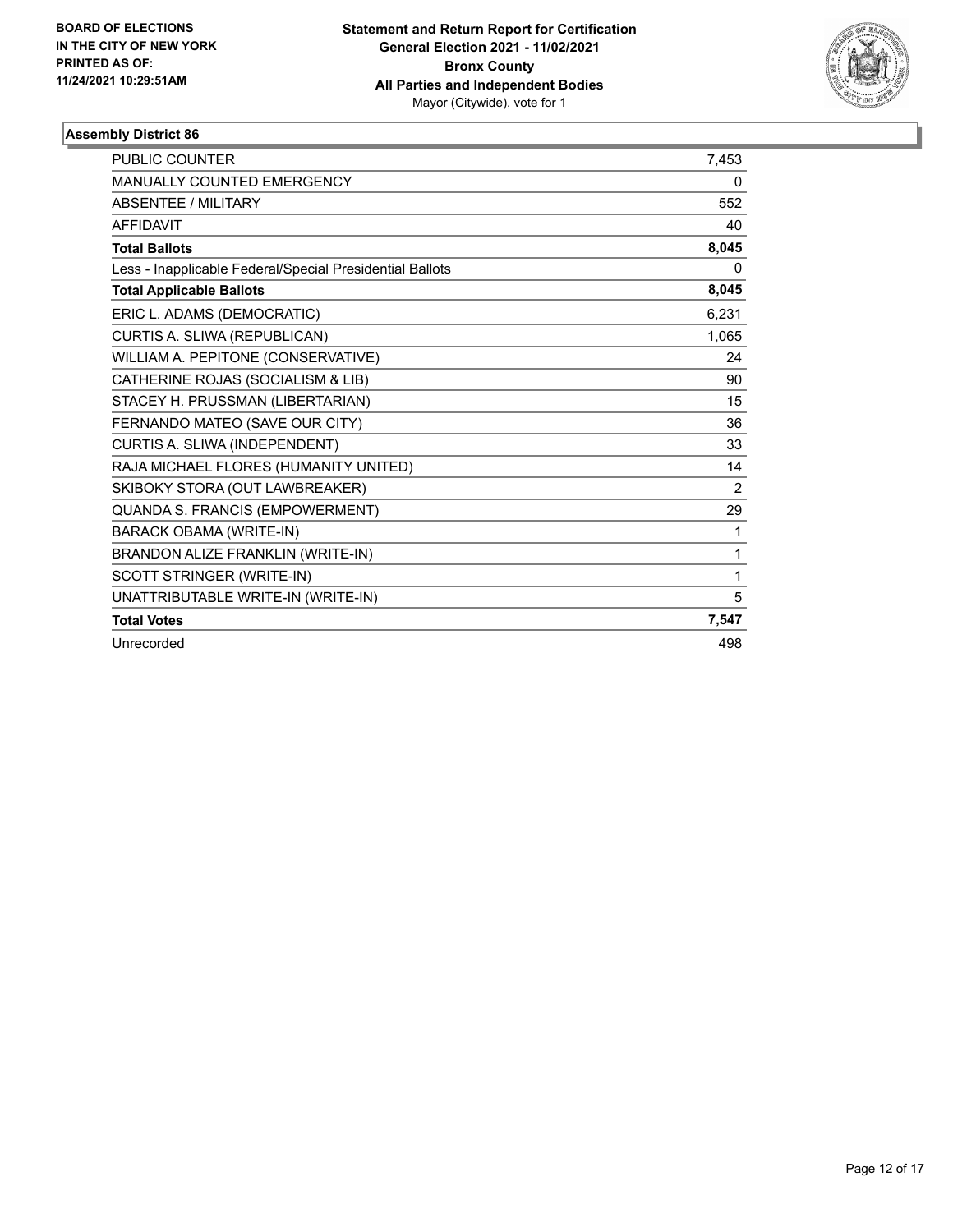

| <b>PUBLIC COUNTER</b>                                    | 8,828          |
|----------------------------------------------------------|----------------|
| <b>MANUALLY COUNTED EMERGENCY</b>                        | 0              |
| ABSENTEE / MILITARY                                      | 740            |
| <b>AFFIDAVIT</b>                                         | 82             |
| <b>Total Ballots</b>                                     | 9,650          |
| Less - Inapplicable Federal/Special Presidential Ballots | 0              |
| <b>Total Applicable Ballots</b>                          | 9,650          |
| ERIC L. ADAMS (DEMOCRATIC)                               | 7,437          |
| CURTIS A. SLIWA (REPUBLICAN)                             | 1,609          |
| WILLIAM A. PEPITONE (CONSERVATIVE)                       | 74             |
| CATHERINE ROJAS (SOCIALISM & LIB)                        | 141            |
| STACEY H. PRUSSMAN (LIBERTARIAN)                         | 20             |
| FERNANDO MATEO (SAVE OUR CITY)                           | 30             |
| CURTIS A. SLIWA (INDEPENDENT)                            | 69             |
| RAJA MICHAEL FLORES (HUMANITY UNITED)                    | 16             |
| SKIBOKY STORA (OUT LAWBREAKER)                           | 3              |
| QUANDA S. FRANCIS (EMPOWERMENT)                          | 43             |
| ANDREW YANG (WRITE-IN)                                   | 1              |
| CARLOS VASQUEZ (WRITE-IN)                                | 1              |
| ISSAC A MOORE (WRITE-IN)                                 | 1              |
| JANET TAYLOR (WRITE-IN)                                  | 1              |
| MAYA WILEY (WRITE-IN)                                    | $\overline{7}$ |
| ROGER CALERO (WRITE-IN)                                  | 1              |
| RUBEN DIAZ JR. (WRITE-IN)                                | 1              |
| STEVEN RAMOS (WRITE-IN)                                  | $\mathbf{1}$   |
| UNATTRIBUTABLE WRITE-IN (WRITE-IN)                       | $\overline{c}$ |
| WILLIAM JOHNSON (WRITE-IN)                               | 1              |
| <b>Total Votes</b>                                       | 9,459          |
| Unrecorded                                               | 191            |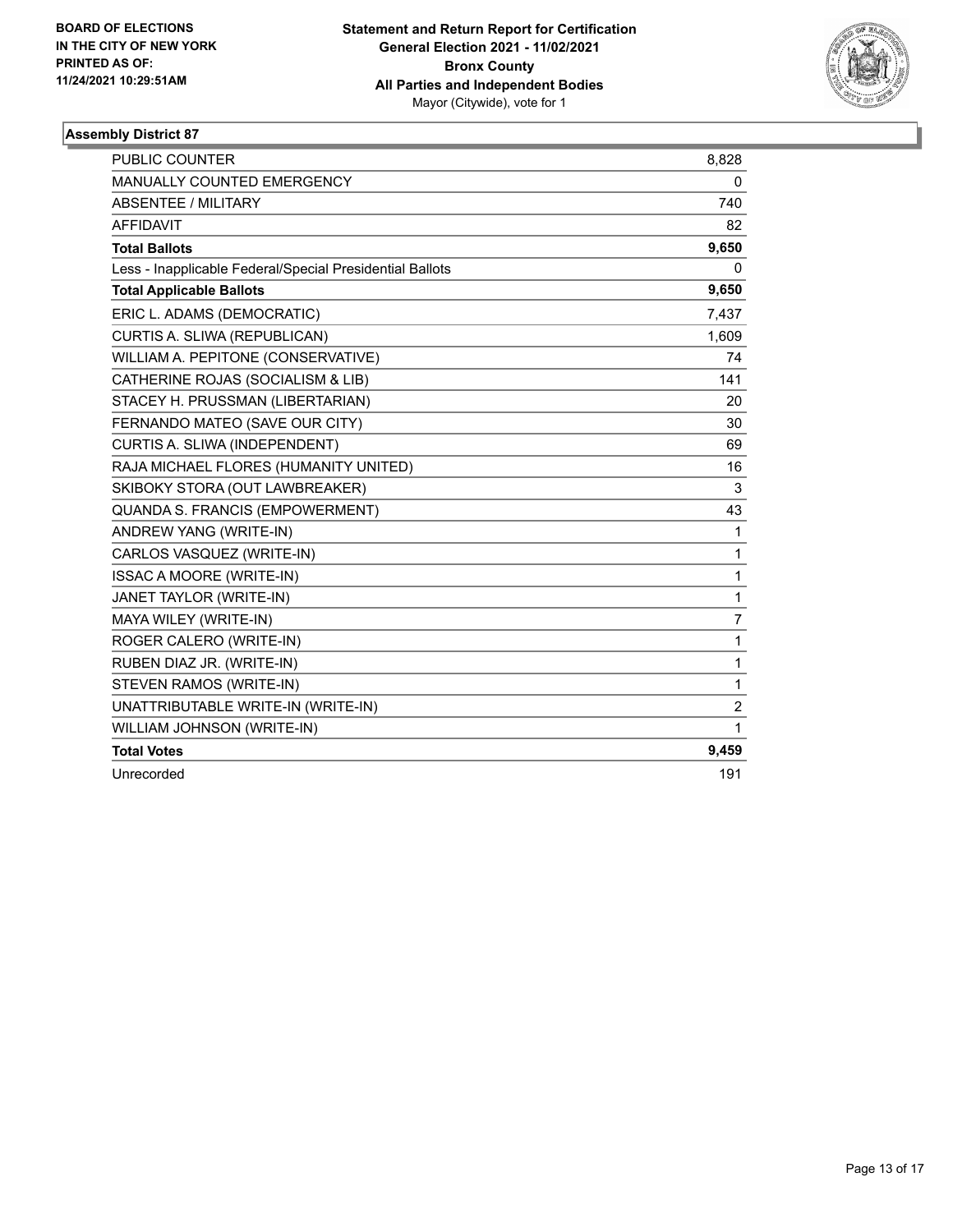

| <b>PUBLIC COUNTER</b>                                    | 119,351        |
|----------------------------------------------------------|----------------|
| <b>MANUALLY COUNTED EMERGENCY</b>                        | 0              |
| <b>ABSENTEE / MILITARY</b>                               | 8,993          |
| AFFIDAVIT                                                | 731            |
| <b>Total Ballots</b>                                     | 129,075        |
| Less - Inapplicable Federal/Special Presidential Ballots | 0              |
| <b>Total Applicable Ballots</b>                          | 129,075        |
| ERIC L. ADAMS (DEMOCRATIC)                               | 96,080         |
| CURTIS A. SLIWA (REPUBLICAN)                             | 24,769         |
| WILLIAM A. PEPITONE (CONSERVATIVE)                       | 899            |
| CATHERINE ROJAS (SOCIALISM & LIB)                        | 1,878          |
| STACEY H. PRUSSMAN (LIBERTARIAN)                         | 265            |
| FERNANDO MATEO (SAVE OUR CITY)                           | 361            |
| CURTIS A. SLIWA (INDEPENDENT)                            | 1,074          |
| RAJA MICHAEL FLORES (HUMANITY UNITED)                    | 210            |
| SKIBOKY STORA (OUT LAWBREAKER)                           | 29             |
| QUANDA S. FRANCIS (EMPOWERMENT)                          | 479            |
| AARON GHITELMAN (WRITE-IN)                               | 1              |
| ADOLFO ABREU (WRITE-IN)                                  | 2              |
| AJA WORRELL (WRITE-IN)                                   | $\overline{c}$ |
| ALDEN FOSTER (WRITE-IN)                                  | 1              |
| ALEJANDRO JIMMY BROWN (WRITE-IN)                         | $\mathbf{1}$   |
| ALICIA PERRE-DOWD (WRITE-IN)                             | $\mathbf 1$    |
| ALICIA ROSEMAN (WRITE-IN)                                | 1              |
| AMANDA BRADY (WRITE-IN)                                  | 1              |
| ANA GONZALEZ (WRITE-IN)                                  | $\mathbf{1}$   |
| ANA M BERLANGA (WRITE-IN)                                | 1              |
| ANDREW CUOMO (WRITE-IN)                                  | 1              |
| ANDREW GIULIANI (WRITE-IN)                               | 1              |
| ANDREW YANG (WRITE-IN)                                   | 12             |
| ANTHONY BURNES ALVARADO (WRITE-IN)                       | 1              |
| ANTHONY T GIBSON (WRITE-IN)                              | $\mathbf{1}$   |
| ANTHONY WEINER (WRITE-IN)                                | 1              |
| ARANINTA WILLIAMS (WRITE-IN)                             | 1              |
| ARNOLD MANSDORF (WRITE-IN)                               | 1              |
| ART CHANG (WRITE-IN)                                     | 4              |
| ASHLEY R WALKER (WRITE-IN)                               | 1              |
| AYANA BROWN (WRITE-IN)                                   | 1              |
| BARACK OBAMA (WRITE-IN)                                  | 1              |
| BARBARA TURKEWITZ (WRITE-IN)                             | 1              |
| BERNIE SANDERS (WRITE-IN)                                | 2              |
| BRANDON ALIZE FRANKLIN (WRITE-IN)                        | 1              |
| <b>BRANDON RITCHIE (WRITE-IN)</b>                        | 1              |
| BRENNA FITZGERALD (WRITE-IN)                             | 1              |
| BRENT S SCHNEIDER (WRITE-IN)                             | 2              |
| CARL LAFONG (WRITE-IN)                                   | 1              |
|                                                          |                |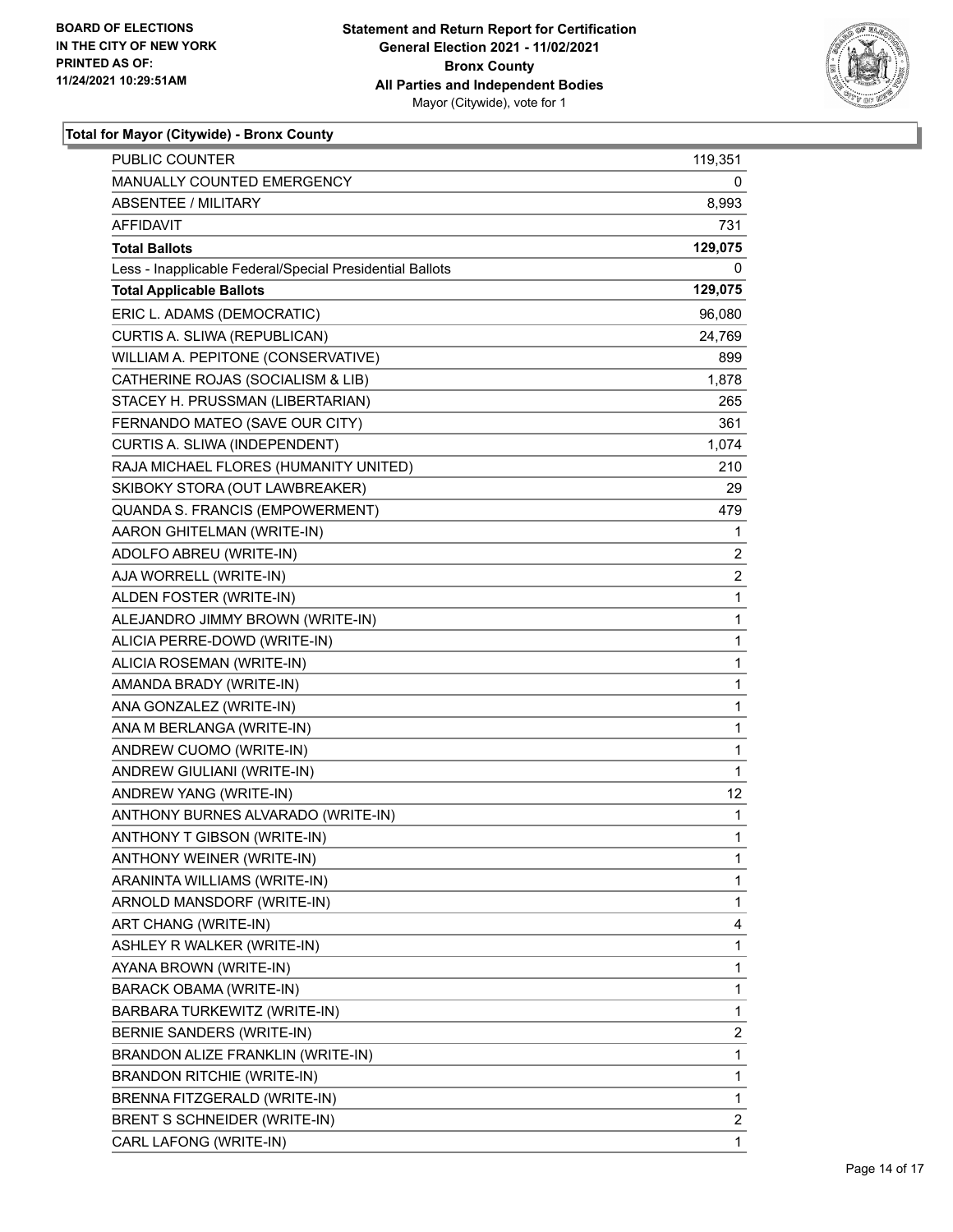

| CARLOS VASQUEZ (WRITE-IN)           | $\mathbf{1}$   |
|-------------------------------------|----------------|
| CATHERINE GARCIA (WRITE-IN)         | 1              |
| CHARLES V WALKER (WRITE-IN)         | 1              |
| CHRIS WACKER (WRITE-IN)             | 1              |
| CHRISTINE GARCIA (WRITE-IN)         | 1              |
| COREY M TUDOR (WRITE-IN)            | 1              |
| DALE BENJAMIN DRAKEFORD (WRITE-IN)  | 1              |
| DANNY E OQUENDO (WRITE-IN)          | 1              |
| DAVID AGROA (WRITE-IN)              | 1              |
| DENNIS F. SULLIVAN (WRITE-IN)       | 1              |
| <b>DIANE MORALES (WRITE-IN)</b>     | 1              |
| DIANNE MORALES (WRITE-IN)           | $\overline{2}$ |
| DONALD J. TRUMP (WRITE-IN)          | 1              |
| DONALD MORRIS ESQUIRE (WRITE-IN)    | 1              |
| DOUGLAS MATHEWS (WRITE-IN)          | 1              |
| EARL SMITH (WRITE-IN)               | 1              |
| ELIZABETH O'HAGAN (WRITE-IN)        | 1              |
| <b>EMARITA TORRES (WRITE-IN)</b>    | 1              |
| EMILY VASQUEZ (WRITE-IN)            | 1              |
| FABIAN RUIZ (WRITE-IN)              | 1              |
| FRANCISCO A. SPIES (WRITE-IN)       | $\overline{2}$ |
| FRANK MASANTRY (WRITE-IN)           | 1              |
| <b>GAYLE BREWER (WRITE-IN)</b>      | $\overline{2}$ |
| GENEVIEVE LYNN THOMAS (WRITE-IN)    | 1              |
| HILLARY D RODHAM CLINTON (WRITE-IN) | 1              |
| IASIA ROSS (WRITE-IN)               | 1              |
| INDIA WALTON (WRITE-IN)             | 1              |
| IRA STOLNICK (WRITE-IN)             | 1              |
| ISSAC A MOORE (WRITE-IN)            | 1              |
| ISSAC WRIGHT JR (WRITE-IN)          | 1              |
| JACK MARTH (WRITE-IN)               | 1              |
| JAMES JEFFRIES (WRITE-IN)           | 1              |
| JAMES ROBINSON (WRITE-IN)           | 1              |
| JANET TAYLOR (WRITE-IN)             | 1              |
| JEFFREY DINOWITZ (WRITE-IN)         | 1              |
| JESSICA HALLER (WRITE-IN)           | 1              |
| JOHANNA ABAD (WRITE-IN)             | 1              |
| JOHN DELGRASSO (WRITE-IN)           | 1              |
| JOHN MCGUIRE (WRITE-IN)             | 1              |
| JOSE G CAMACHO (WRITE-IN)           | 1              |
| JOSEPH VILLA (WRITE-IN)             | 1              |
| JOSHUA B. ISAACSON (WRITE-IN)       | 1              |
| JULIO MARTINEZ II (WRITE-IN)        | 1              |
| JUMAANE D WILLIAMS (WRITE-IN)       | 5              |
| JUNIOR MUNOZ (WRITE-IN)             | 1              |
| JUSTIN AVERY (WRITE-IN)             | 1              |
|                                     |                |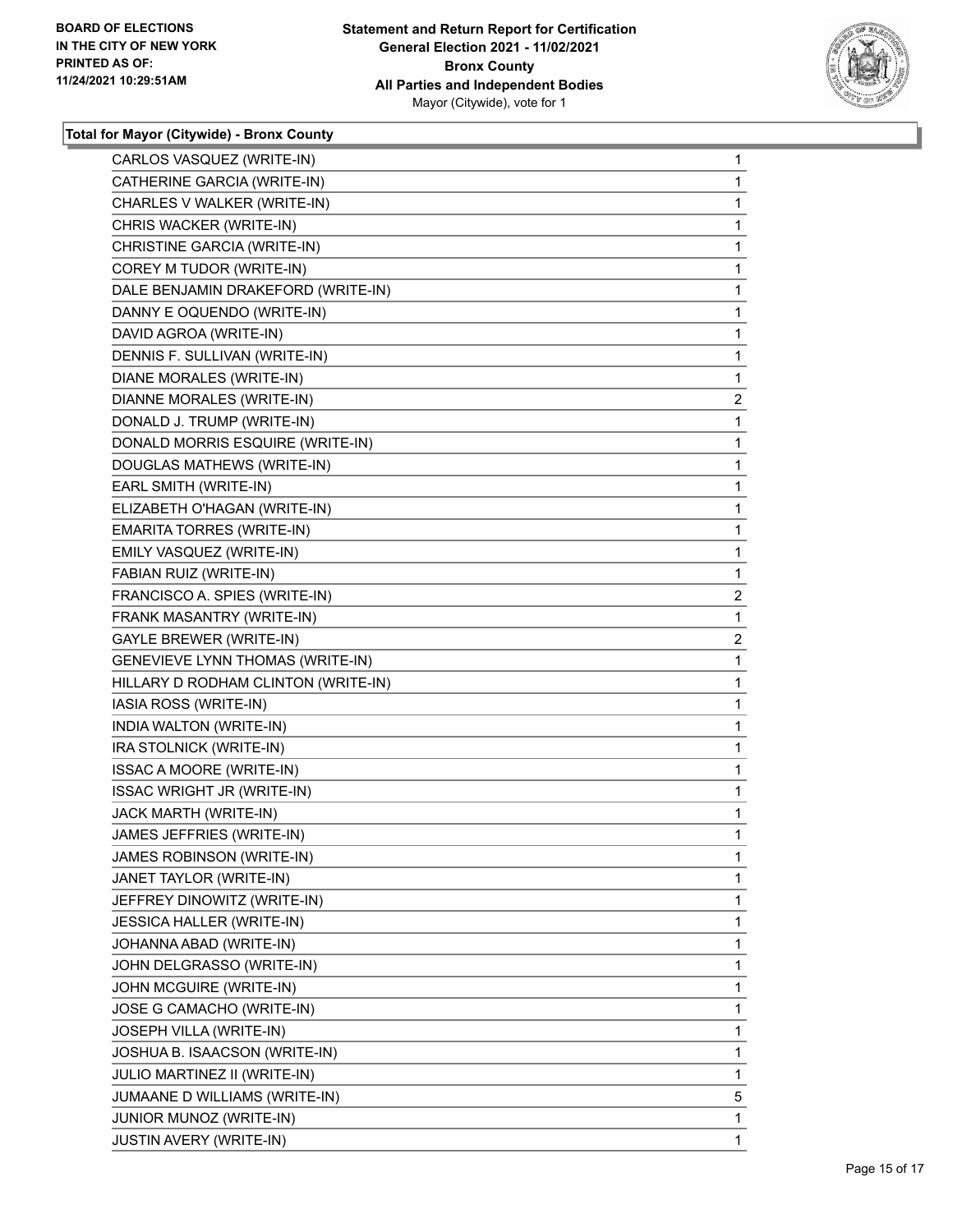

| KATHRYN GARCIA (WRITE-IN)            | 58 |
|--------------------------------------|----|
| KENNETH HOLT (WRITE-IN)              | 1  |
| KESHON BEDIAKO (WRITE-IN)            | 1  |
| KIMON KUSTIS (WRITE-IN)              | 1  |
| KPANA KPOTO (WRITE-IN)               | 1  |
| KYLE CHRISTOPHER WILLIAMS (WRITE-IN) | 1  |
| LETICIA JAMES (WRITE-IN)             | 1  |
| MAKEDA WINFIELD (WRITE-IN)           | 1  |
| MARK ELLIOTT (WRITE-IN)              | 1  |
| MARK LEVINE (WRITE-IN)               | 1  |
| MARTHA STARK (WRITE-IN)              | 1  |
| MAYA WILEY (WRITE-IN)                | 78 |
| MELISSA MARK VIVERITO (WRITE-IN)     | 1  |
| MICHAEL BLOOMBERG (WRITE-IN)         | 2  |
| MICHAEL SCARANTINO (WRITE-IN)        | 1  |
| MICHELLE MARTIN (WRITE-IN)           | 1  |
| MYRON YOLKOT (WRITE-IN)              | 1  |
| NASIR MUHAMMAD (WRITE-IN)            | 1  |
| NATHANIEL SIMMONS (WRITE-IN)         | 1  |
| OLLIE JOYCE (WRITE-IN)               | 1  |
| PAPERBOY PRINCE (WRITE-IN)           | 1  |
| PATRICIA LIBUILD (WRITE-IN)          | 1  |
| PAUL S ERCOIANO (WRITE-IN)           | 1  |
| PETER KOHLMANN (WRITE-IN)            | 1  |
| RAVEN BROWN (WRITE-IN)               | 1  |
| RAYMOND TINDAL (WRITE-IN)            | 1  |
| RICHIE SHAKININIGAN (WRITE-IN)       | 1  |
| ROGER CALERO (WRITE-IN)              | 1  |
| RUBEN DIAZ JR. (WRITE-IN)            | 4  |
| RUSSELL J KANEY (WRITE-IN)           | 1  |
| SAMELYS LOPEZ (WRITE-IN)             | 2  |
| SCOTT DONOVAN (WRITE-IN)             | 1  |
| SCOTT STRINGER (WRITE-IN)            | 10 |
| SHABBOS KESTERBAUM (WRITE-IN)        | 1  |
| SHAUN DONOVAN (WRITE-IN)             | 2  |
| SHIMRON GALLIMORE (WRITE-IN)         | 1  |
| SISTER E JONES BEY (WRITE-IN)        | 1  |
| STANLEY K. SCHLEIN (WRITE-IN)        | 1  |
| STEVE LEWIS (WRITE-IN)               | 1  |
| STEVEN KERLEW (WRITE-IN)             | 1  |
| STEVEN RAMOS (WRITE-IN)              | 1  |
| SUE ELLEN DODELL (WRITE-IN)          | 3  |
| THOMAS DOWNS (WRITE-IN)              | 2  |
| TORRENCE ROBINSON (WRITE-IN)         | 1  |
| TYREKE ISRAEL (WRITE-IN)             | 1  |
| UNATTRIBUTABLE WRITE-IN (WRITE-IN)   | 48 |
|                                      |    |